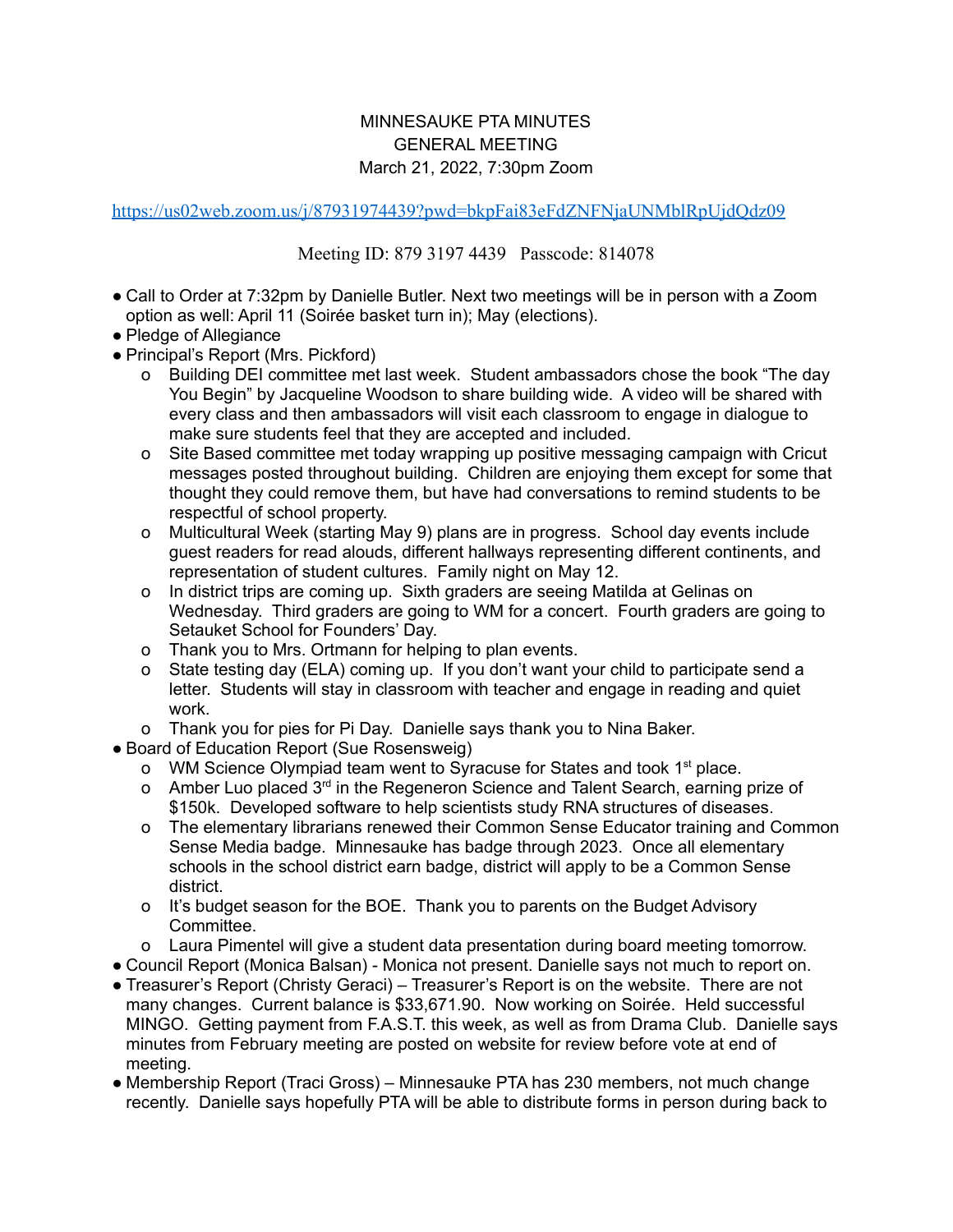school night next school year. Maybe forms will be available at later spring events for next year's membership as well.

● Correspondence (Leslie Dahl) – PTA received one card from Mrs. Beck thanking PTA for hot cocoa bar (Danielle says it was for Valentine's Day).

## OLD BUSINESS – Danielle Butler

- Recent Events
	- o Virtual Book Fair (2/18) Thank you to Kim Golub and Stephanie Buffa. The Book Fair raises money for libraries. Need to follow up with them for book fair total.
	- o Elementary Milk & Cookies Night (virtual) (3/1) Videos available online.
	- o Minne MINGO  $(3/4)$  Thank you Diana Lang and  $6<sup>th</sup>$  grade volunteers. Over \$800 raised for Mrs. Woodruff to help support families that need it here at Minnesauke.
	- o March Family Connect Night (3/16) Thank you if you bought your dinner from Chico's Tex Mex. Owner said event increased traffic by \$2300 on that night. PTA will get a portion of those proceeds.
	- o Elementary Trimester End (3/18) Report cards available on the Parent Portal under Documents.

## NEW BUSINESS – Michelle Capobianco

- Nominating Committee Preparing for May elections Cristen Fitzgerald usually chairs.
- Cardhop fundraiser [https://www.cardhop.com/fundraiser](https://www.cardhop.com/fundraiser?fbclid=IwAR3geMq5lf8dg8WjTgUhRDzaGZAzsUNAktOIvqGfz5MNvIIJBgtezEu7FBQ) Can buy boxes of greeting cards
- 6<sup>th</sup> Grade Spring Social (3/25)
- PVSA applications (due 4/8) Can email or bring to Main Office. Check Minnesaukepta.com/pvsa for more information.
- April Family Connect Night (4/5) Duck Donuts are back. Ordering link will be up later this week. In the fall this fundraiser raised a lot of money.
- Staff Appreciation Week (5/2-5/6) Kristen Gironda and Christine DeGeronimo An entire week and will probably also include Class Contacts doing special things for teachers.
- Spring Raffle Basket Soirée at the Old Field Club (5/5) Tickets will be on sale later this week. Invitations going out hopefully by end of this week. Danielle recognizes sponsors – Masaitis Team from Keller Williams; several platinum level (Michael Ardolino and Realty Connect; Karp agency; Nova Kitchen and Design; JC Broderick and Associates); Daniel Gale Agency and Coach PJ and Setauket offices; Mill Pond Nursery and Child Care; Hands On Acupuncture.
- Plant Sale (5/6) Christina Haas Flyer going out soon. Working with BBGG to get orders back before 4/15 (Spring Break).
- Multicultural Week and Evening Festival (5/9-5/13, 5/12) Stephanie Buffa
- Spring Fling Outdoor Dance Party (5/20 6-8pm) Sophie Jones and Samantha Lodato 2020 decorations in storage can be used.
- Family Picnic and Movie Night (6/3) Cristen Fitzgerald & Elizabeth Simon
- Color Run (6/18) Jess Ciardullo and Kelly Javidi Hoping for a big turn out.
- Additional Soirée notes: Those who turn in baskets early get additional raffle tickets; 1<sup>st</sup> hundred tickets sold also get free raffle tickets.

## ANNOUNCEMENTS

\* 3/29-3/30: Grades 3-8 ELA – If opting out, please send in notice as soon as possible to Mrs. Pickford.

\* Next Minnesauke PTA Meeting will be in person, Monday, 4/11 @ 7:30pm, Minnesauke Cafeteria (bring Soirée basket if haven't completed by then).

\*Motion to accept February Minutes: 1<sup>st</sup> (Cristy Geraci); 2<sup>nd</sup> (Michelle Capobianco); no one opposed; motion passes.